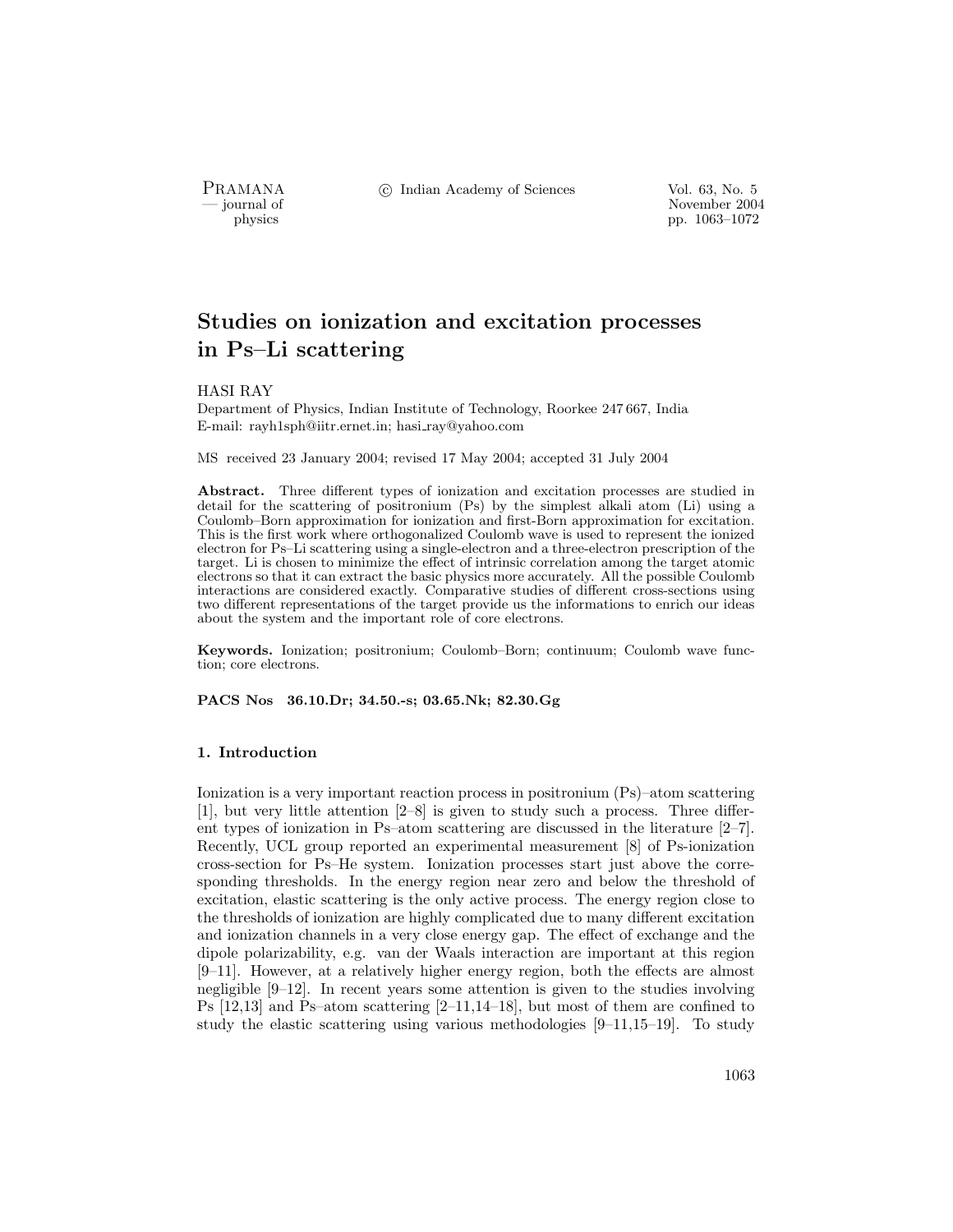such processes, one has to deal with composite particles in the initial channel and in ionization, several charged particles in the final channel.

Different approximations may be used to find the scattering amplitudes. The first-Born approximation (FBA) is the simplest one where a plane wave is used to represent the scattered particle as well as the incident particle. It can be considered as a valid approximation because the projectile Ps is a neutral system and at the same time the static Coulomb interactions vanish in Ps–atomic systems due to coincidence of charge and mass centers in Ps. The validity and usefulness of FBA to describe Ps–atom scattering is well-understood from our previous studies [9,10]. However, the ionized electron is not free. Attractive Coulomb interaction from the core of parent nucleus has influence on it. So the free particle solution of Schrödinger equation which is a plane wave is not suitable to represent it. To consider this effect, we have used continuum Coulomb wave function for the ionized electron and this approximation is named as Coulomb–Born approximation (CBA) following Geltman [20]. To reduce the errors due to dynamical effect of nuclear screening [21], an effective charge of unity is introduced for the  $Li<sup>+</sup>$  core in the Coulomb wave function since both the electrons present in the core are s-electrons and with a spherical charge distribution. Asymptotically the ionized positron and electron of Ps will move with equal velocities away from their common center of mass. The problem is challenging due to the fact that it is very difficult to perform analytical calculation involving Ps due to the presence of  $_1F_1$  term in the Coulomb wave function and the complex atomic system makes the problem more complicated.

Li is the simplest alkali atomic target with a valence electron outside the closed atomic core containing two electrons. We have treated this system as a one-electron hydrogen-like system in model I and a three-electron system with a determinantal wave function in the frozen core approximation in model II. Both the atoms are considered at ground states in the incident channel. In the present framework, we take into account the Ps excitations as  $Ps(1s \rightarrow nl)$  for  $l+1 \le n \le 6$  with  $l = 1, 3, 5$ . The matrix elements for which the parities of initial and final Ps states are similar, vanish. Target channels which are taken into consideration are:  $Li(2s \rightarrow 2s)$ ,  $Li(2s \rightarrow 2p)$ . Li orbitals are taken from [22].

The CBA theory of ionization in Ps–atom scattering was first introduced by the present author [4,5] on Ps–He system [4]. Later, the same theory was extended [5] for Ps–H, Ps–He and Ps–Li systems. In Ps–H system [5,6], the Coulomb wave functions used to represent the ionized electrons are orthogonal to the corresponding parent atomic states as both are hydrogen-like systems. But for Ps–He and Ps–Li systems, it is not so. In our previous article [7] we have introduced an orthogonalized Coulomb-wave to represent the target atomic continuum state for the first time in Ps–He system. Our Ps-ionization results for Ps–He system are in very close agreement with the measured values by the UCL group [8] and the coupled-pseudostate approximation theory by Belfast group (1999) [8]. We also reported a few more results for Ps–Li system [7] using our old-code with a single electron approximation for the target. In the present article we have introduced the orthogonality criteria to the target-continuum electron wave function using a Schmidt orthogonalization procedure previously used by Ehrhardt et al and Ray et al for electron impact ionization of helium [23]. To test the degree of validity of our single-electron approximation to represent the target, a three-electron wave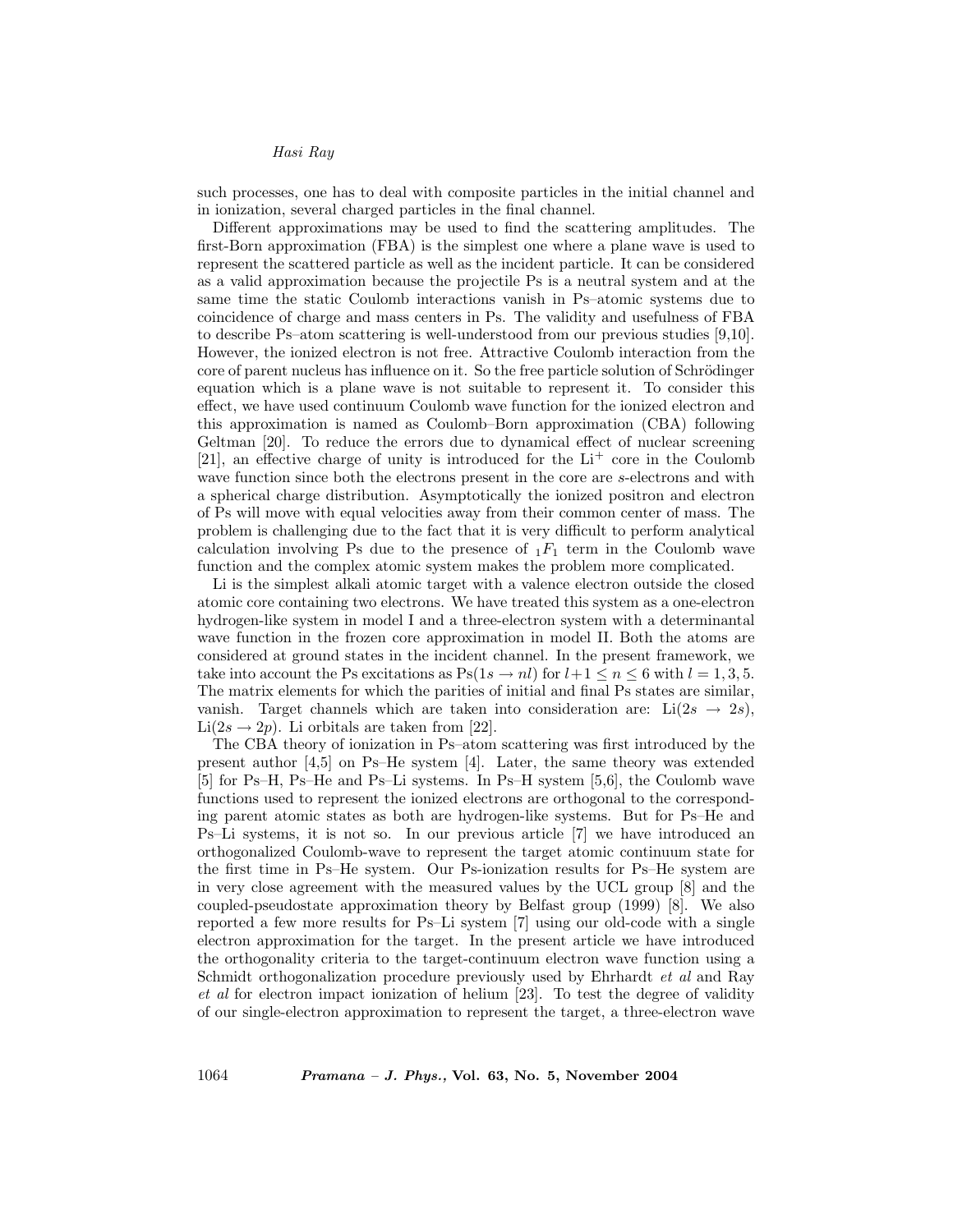# Ps–Li scattering

function considering the antisymmetry of the target system in a determinantal form has been incorporated for the first time in the present study associated with the orthogonalization of Coulomb wave.

The orthonormalized Coulomb wave functions  $\phi_{\mathbf{k}'}^{(i)}$  and  $\phi_{\mathbf{k}'}^{(ii)}$  corresponding to single-electron and three-electron models respectively can be written as

$$
|\phi_{\mathbf{k}'}^{(i)}(\mathbf{r})\rangle = \{|\chi_{\mathbf{k}'}(\mathbf{r})\rangle - \langle\phi_{2s}(\mathbf{r}')|\chi_{\mathbf{k}'}(\mathbf{r}')\rangle|\phi_{2s}(\mathbf{r})\rangle\},
$$
  

$$
|\phi_{\mathbf{k}'}^{(ii)}(\mathbf{r})\rangle = \{|\chi_{\mathbf{k}'}(\mathbf{r})\rangle - \langle\phi_{1s}(\mathbf{r}')|\chi_{\mathbf{k}'}(\mathbf{r}')\rangle|\phi_{1s}(\mathbf{r})\rangle - \langle\phi_{2s}(\mathbf{r}')|\chi_{\mathbf{k}'}(\mathbf{r}')\rangle|\phi_{2s}(\mathbf{r})\rangle\}.
$$

 $\phi_{1s}$  and  $\phi_{2s}$  represent respectively the 1s and 2s orbitals of atomic lithium. The asymptotic form of the hydrogen-like Coulomb wave function is

$$
\chi_{\mathbf{k}}^{-}(\mathbf{r}) = 2\pi^{-3/2} e^{-\gamma \pi/2} \Gamma(1 - i\gamma) e^{i\mathbf{k} \cdot \mathbf{r}} {}_{1}F_{1}[i\gamma, 1, -i(kr + \mathbf{k} \cdot \mathbf{r})],
$$

where  $\gamma = -Z'/k$ , Z' is the charge of the parent nucleus after ionization.

# 2. Theory

The ionization cross-sections are calculated using the following formulations: (a) For ionization of projectile (Ps):

$$
\sigma_{\rm DIP} = \frac{k_{\rm f}}{k_{\rm i}} \int d\hat{\mathbf{k}}_{\rm f} \int d\hat{\mathbf{k}} \int dE_{\mathbf{k}} \sum_{n'l'} |f_{\mathbf{k}}^{n'l'}(\hat{\mathbf{k}}_{\rm f})|^2.
$$

(b) For ionization of target (Li):

$$
\sigma_{\rm DIT} = \frac{k_{\rm f}}{k_{\rm i}} \int d\hat{\mathbf{k}}_{\rm f} \int d\hat{\mathbf{k}}' \int dE_{\mathbf{k}'} \sum_{nl} |f_{\mathbf{k}'}^{nl}(\hat{\mathbf{k}}_{\rm f})|^2.
$$

(c) For ionization of both projectile and target:

$$
\sigma_{\text{DIB}} = \frac{k_{\text{f}}}{k_{\text{i}}} \int d\hat{\mathbf{k}}_{\text{f}} \int d\hat{\mathbf{k}}' \int d\hat{\mathbf{k}} \int dE_{\mathbf{k}'} \int dE_{\mathbf{k}} |f_{\mathbf{k}'\mathbf{k}}(\hat{\mathbf{k}}_{\text{f}})|^2.
$$

The corresponding scattering amplitudes in three-electron model are:

$$
f_{\mathbf{k}}^{n'l'}(\hat{\mathbf{k}}_{\mathrm{f}}) = -\frac{1}{\pi} \int e^{-i\mathbf{k}_{\mathrm{f}} \cdot \mathbf{R}} \eta_{\mathbf{k}}^{*}(\rho) \Phi_{n'l'}^{*} \{\mathbf{r}_{1}, \mathbf{r}_{2}, \mathbf{r}_{3}\} [V_{\mathrm{int}}]
$$

$$
\times e^{i\mathbf{k}_{\mathrm{i}} \cdot \mathbf{R}} \eta_{1s}(\rho) \Phi_{G} \{\mathbf{r}_{1}, \mathbf{r}_{2}, \mathbf{r}_{3}\} \prod_{i=1}^{3} \mathrm{d}\mathbf{r}_{i} \, \mathrm{d}\mathbf{x} \, \mathrm{d}\mathbf{r},
$$

$$
f_{\mathbf{k}'}^{nl}(\hat{\mathbf{k}}_{\mathrm{f}}) = -\frac{1}{\pi} \int e^{-i\mathbf{k}_{\mathrm{f}} \cdot \mathbf{R}} \eta_{nl}^{*}(\rho) \Phi_{\mathbf{k}'}^{*} \{\mathbf{r}_{1}, \mathbf{r}_{2}, \mathbf{r}_{3}\} [V_{\mathrm{int}}]
$$

$$
\times e^{i\mathbf{k}_{\mathrm{i}} \cdot \mathbf{R}} \eta_{1s}(\rho) \Phi_{G} \{\mathbf{r}_{1}, \mathbf{r}_{2}, \mathbf{r}_{3}\} \prod_{i=1}^{3} \mathrm{d}\mathbf{r}_{i} \, \mathrm{d}\mathbf{x} \, \mathrm{d}\mathbf{r},
$$

Pramana – J. Phys., Vol. 63, No. 5, November 2004 1065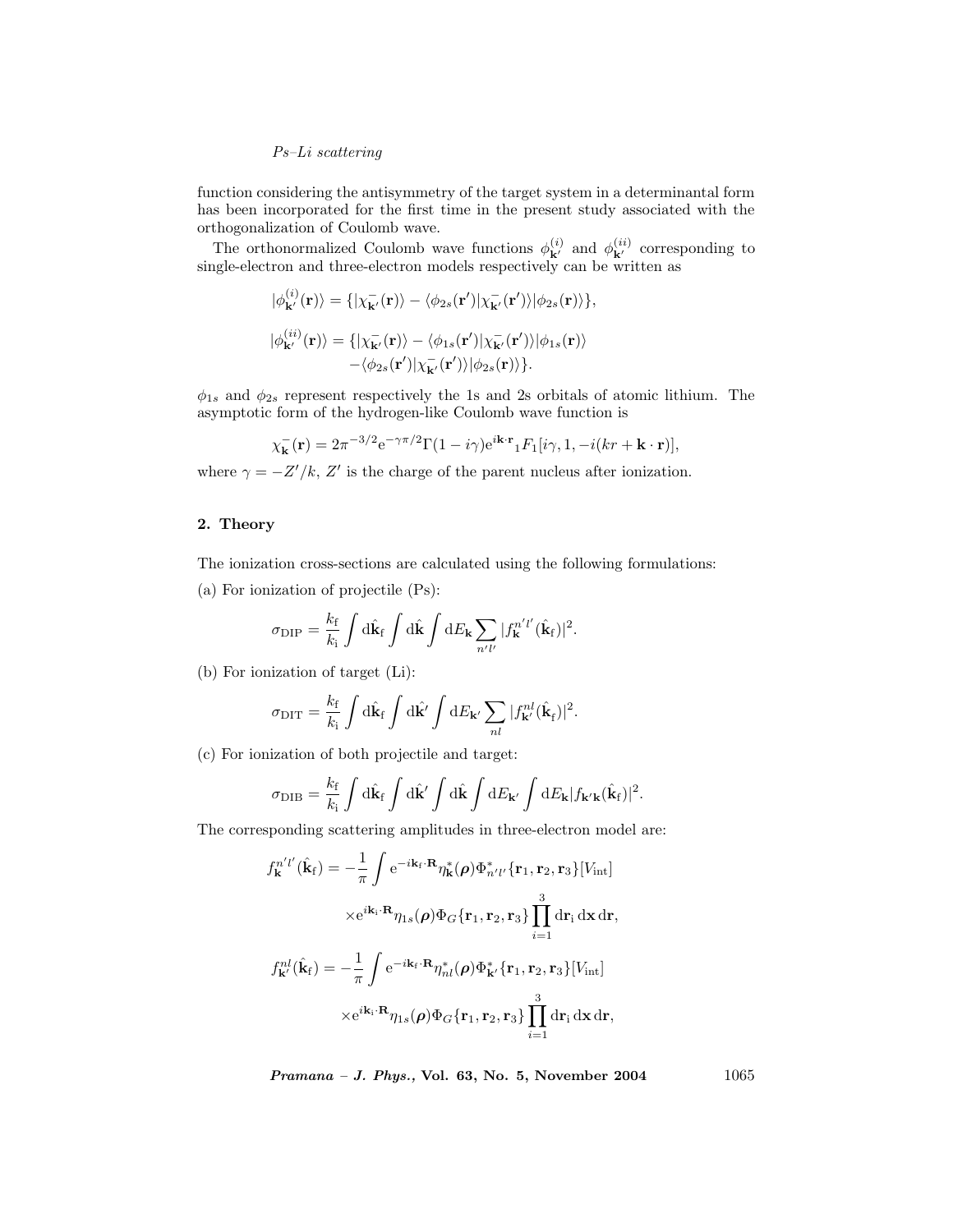$$
f_{\mathbf{k}'\mathbf{k}}(\hat{\mathbf{k}}_f) = -\frac{1}{\pi} \int e^{-i\mathbf{k}_f \cdot \mathbf{R}} \eta_{\mathbf{k}}^* (\rho) \Phi_{\mathbf{k}'}^* \{\mathbf{r}_1, \mathbf{r}_2, \mathbf{r}_3\} [V_{\text{int}}]
$$

$$
\times e^{i\mathbf{k}_i \cdot \mathbf{R}} \eta_{1s}(\rho) \Phi_G \{\mathbf{r}_1, \mathbf{r}_2, \mathbf{r}_3\} \prod_{i=1}^3 \mathrm{d}\mathbf{r}_i \, \mathrm{d}\mathbf{x} \, \mathrm{d}\mathbf{r}
$$

with

$$
\mathbf{R} = \frac{1}{2}(\mathbf{x} + \mathbf{r}),
$$

$$
\rho = \mathbf{x} - \mathbf{r},
$$

**x** and **r** are the coordinates of positron and electron in Ps, and  $\mathbf{r}_i$ ;  $i = 1-3$  are of target atomic electrons.

$$
V_{\text{int}} = \frac{Z}{|\mathbf{x}|} - \frac{Z}{|\mathbf{r}|} - \sum_{i=1}^{3} \frac{1}{|\mathbf{x} - \mathbf{r}_i|} + \sum_{i=1}^{3} \frac{1}{|\mathbf{r} - \mathbf{r}_i|},
$$

where  $Z$  is the nuclear charge of the target atom.

Using the above substitution of  $\rho$  and  $R$  and the Jacobian coordinate transformation, the above scattering amplitudes can be separated into a Ps form-factor  $(I_{\text{Ps}})$  and target form-factor  $(I_{\text{Li}})$  like

$$
I_{\mathrm{Ps}} = \int \eta_{\mathrm{f}}^* (\boldsymbol{\rho}) \{ e^{-i \mathbf{q} \cdot \boldsymbol{\rho}/2} - e^{i \mathbf{q} \cdot \boldsymbol{\rho}/2} \} \eta_{\mathrm{i}}(\boldsymbol{\rho}) \mathrm{d} \boldsymbol{\rho}
$$

and

$$
I_{\text{Li}} = \int \Phi_{\text{f}}^* \left[ Z - \sum_{k=1}^3 e^{i\mathbf{q} \cdot \mathbf{r_k}} \right] \Phi_{\text{i}} \prod_{k=1}^3 d\mathbf{r_k}.
$$

 $\phi_i$ ,  $\phi_f$  and  $\eta_i$ ,  $\eta_f$  represent respectively the initial and final state wave functions of target and Ps. The generic quantities  $k_f$ ,  $k'_{\text{max}}$ , and  $k_{\text{max}}$  are evaluated from the conservation of energy condition given by

$$
\frac{k_{\rm i}^2}{4} + E_{\rm i}^{\rm Li} + E_{\rm i}^{\rm Ps} = \frac{k_{\rm f}^2}{4} + E_{\rm f}^{\rm Li} + E_{\rm f}^{\rm Ps}.
$$

where  $E_i^{\text{Ps}}, E_f^{\text{Ps}}$  and  $E_i^{\text{Li}}, E_f^{\text{Li}}$  represent respectively the initial and final state energies of Ps and Li;  $\mathbf{k}_i$  and  $\mathbf{k}_f$  are the initial and final momenta of the projectile. The Gauss–Legendré quadrature method is applied to carry on the numerical integrations.

# 3. Results and discussion

We present the cross-sections for three different kinds of ionization and excitation for all the important channels. The Ps-ionization cross-sections for different Litransitions and Li-ionization cross-sections for different Ps-transitions are compared

1066 Pramana – J. Phys., Vol. 63, No. 5, November 2004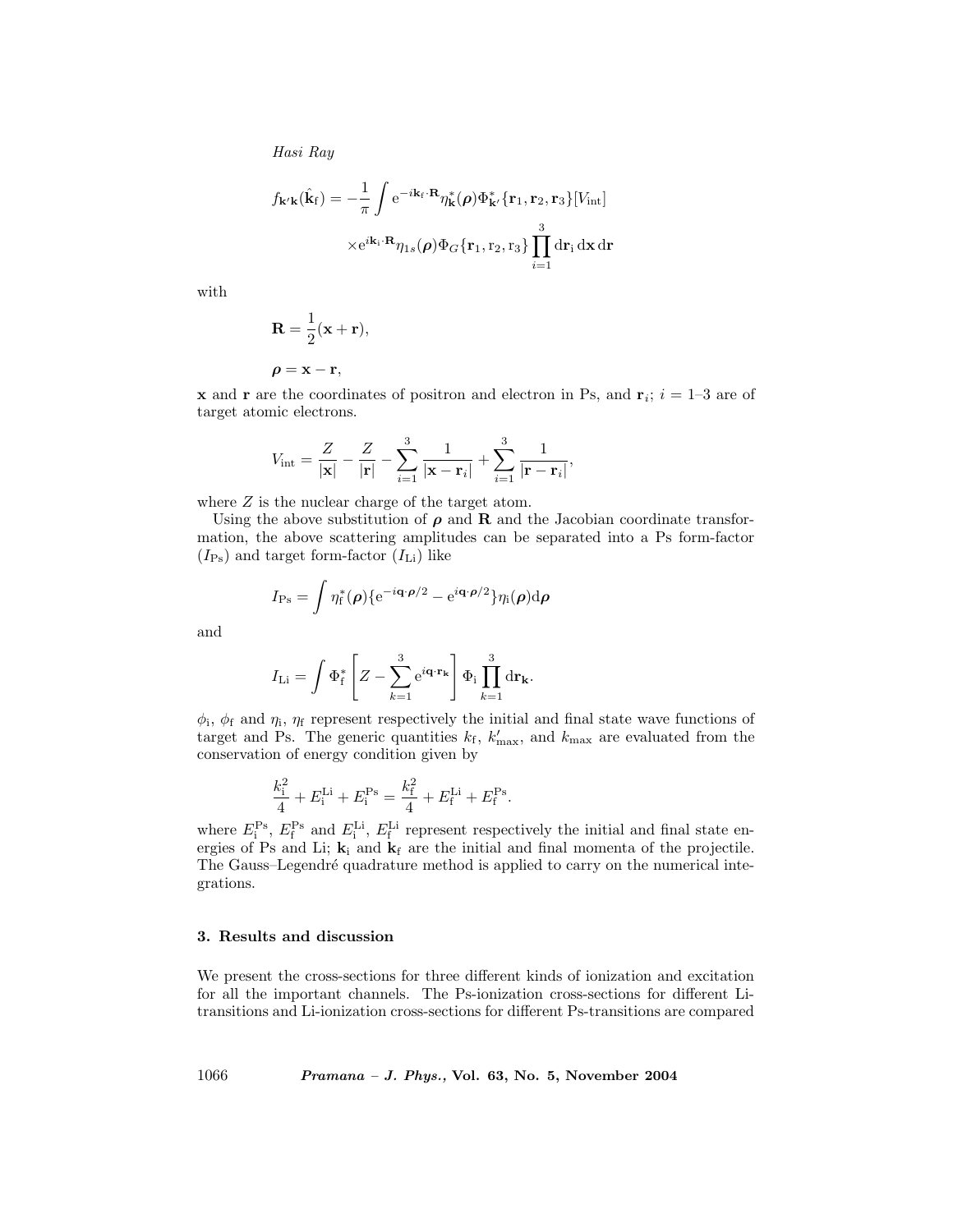Ps–Li scattering



Figure 1. The ionization cross-sections for different target- and Ps-transitions in Ps–Li system in single-electron target.



Figure 2. The ionization cross-sections for different target- and Ps-transitions in Ps–Li system in three-electron target.

for all the important channels in figures 1 and 2 using a hydrogen-like single-electron (model I) and a three-electron (model II) description of the target. Similarly in figures 3 and 4, all the important excitation cross-sections are compared using models I and II. The solid curves in figures 1 and 2, from top to bottom are

*Pramana – J. Phys.*, Vol. 63, No. 5, November 2004  $1067$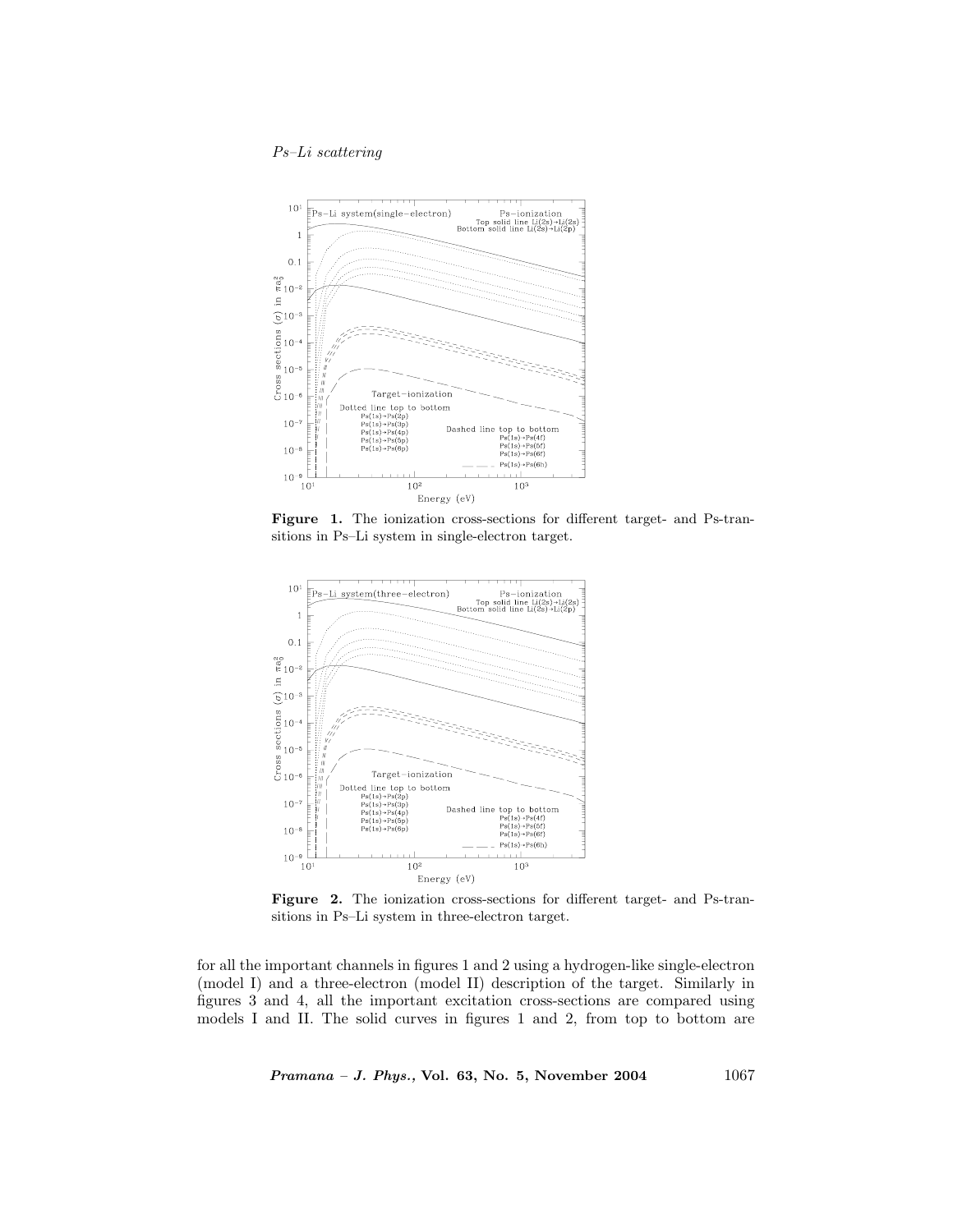

Figure 3. The excitation cross-sections for different target- and Ps-transitions in Ps–Li system in single-electron target.



Figure 4. The excitation cross-sections for different target- and Ps-transitions in Ps–Li system in three-electron target.

representing the Ps-ionization cross-sections for target-transitions:  $Li(2s) \rightarrow Li(2s)$ ,  $\text{Li}(2s) \rightarrow \text{Li}(2p)$ . Similarly the dotted curves from top to bottom represent the Li ionization cross-sections for Ps-transitions:  $Ps(1s) \rightarrow Ps(np)$ ,  $n = 2-6$ ; the dashed curves from top to bottom are the same but for Ps-transitions:  $Ps(1s) \rightarrow Ps(nf)$ ,

1068 Pramana – J. Phys., Vol. 63, No. 5, November 2004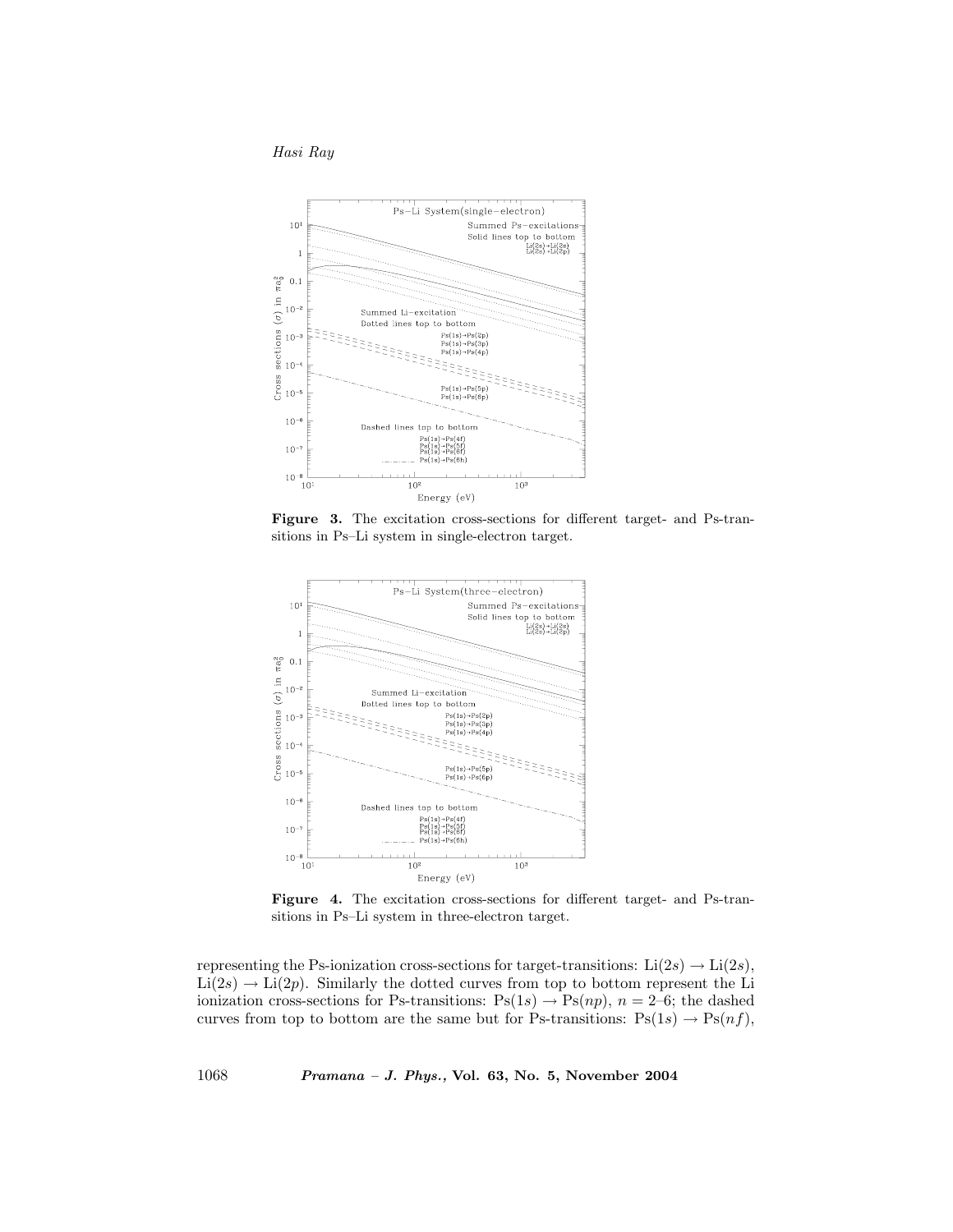Ps–Li scattering



Figure 5. The comparison of the summed cross-sections for Ps–Li scattering in single-electron and three-electron targets against the Ps energy in eV.

 $n = 4-6$  and the long dashed curve is displaying the Li-ionization cross-sections for  $Ps(1s) \rightarrow Ps(6h)$ . In an exactly similar fashion, all the excitation cross-sections are displayed in figures 3 and 4. By the word 'summed' we like to mean that the crosssections are added for all the possible channels. The target elastic Ps-ionization and the target ionization channels with  $Ps(1s) \rightarrow Ps(np)$  transitions are found to be more important. It is also to be noted that the contribution for a particular Ps-transition or a particular Li-transition is always greater than similar immediate higher one. The slow rate of falling of ionization and excitation cross-sections with the rise of incident energy indicate the importance of excitation as well as ionization processes for a very wide energy range.

In figure 5, we have compared our summed ionization cross-sections for Liionization, the summed ionization cross-sections for Ps-ionization, the bothionization cross-sections, the summed or total ionization cross-sections and the summed excitation cross-sections using models I and II respectively with the variation of the incident projectile energy. The big and small dashed dotted lines are the summed ionization cross-sections, the small and big dashed curves are the summed excitation cross-sections, the dotted and upper solid lines are the Psionization cross-sections using models I and II respectively. The big and small dashed line and the lower solid line are displaying the Li-ionization and bothionization cross-sections using model I. Similarly solid squares and solid triangles are the Li-ionization and both-ionization cross-sections using model II. All the ionization cross-sections have peaks. It is to be noted that the two different curves using models I and II almost coincided for summed Li-ionization and both-ionization. However, a difference in magnitude in summed ionization curves occurred using models I and II, is due to the difference in Ps-ionization curves using models I

*Pramana – J. Phys.*, Vol. 63, No. 5, November 2004  $1069$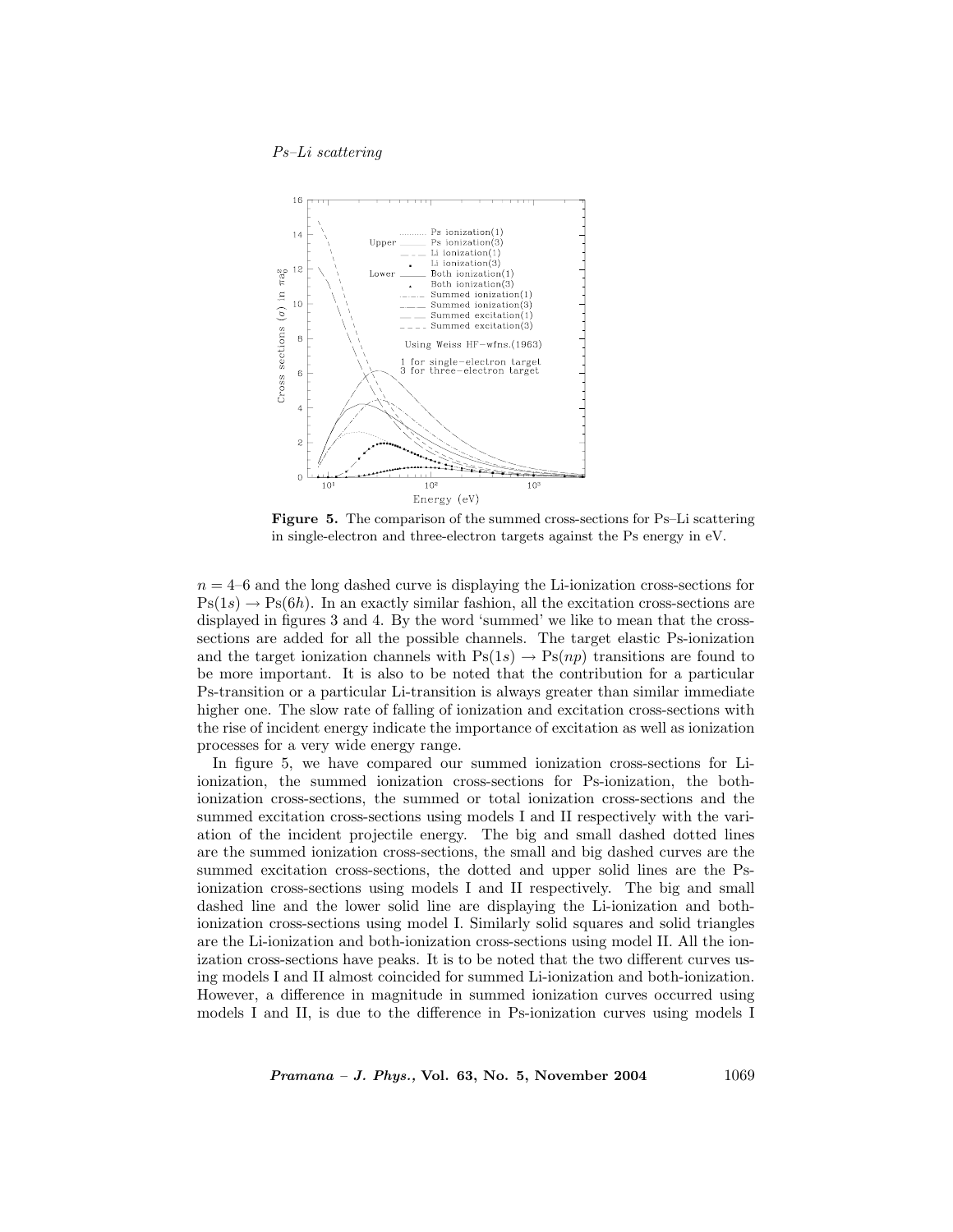and II. The target-ionization and both-ionization processes are almost insensitive to the choice of models I and II, but the Ps-ionization and more specifically, the target-elastic Ps-ionization is highly sensitive to the choice of target representation. Similar findings are observed in excitation cross-sections too. Obviously, three-electron prescription of the present target is more accurate. So the core electrons have an important role to control the reaction process and they are more active when valence electron keeps itself silent (target-elastic channel). On the other hand, if valence electron plays a role (target-inelastic channel) the core electrons remain almost silent. The magnitudes of the cross-sections for Ps-ionization and Li-ionization are competing in single-electron model but the both-ionization cross-sections are much lower in magnitude. So both-ionization is not so important in Ps–Li scattering and are in disagreement with the behaviour of Ps–H [5,6] and Ps–He [5,7] systems.

#### 4. Conclusions

In conclusion, three different types of ionization in Ps–Li system, e.g. Ps-ionization, Li-ionization and ionization of both are studied thoroughly using orthogonalized Coulomb wave for the target-ionized electron in a single-electron and a threeelectron prescription of the target, following an exact methodology in a CBA. Different excitation cross-sections are also studied thoroughly using FBA for all the important channels with both the choices of the target (models I and II). The present study indicates the importance of excitation, the Ps-ionization and Liionization in Ps–Li scattering up to a moderately high energy region (∼1000 eV). At very low energies near the threshold, the contribution of excitation is far greater than ionization. The comparative studies of different ionization and excitation cross-sections using models I and II shown in figures 1–4 provide an estimate of the relative importance of different channels and help to conceive a reasonable insight to find basic physics. It is deduced from the comparative studies of the cross-sections using models I and II in figure 5 that the core electrons have an important role to influence the scattering processes and the impact is more on target-elastic channels in which the target-valence electron remains silent. So it is necessary to include the effect of core electrons if a single-electron approximation is used to represent the target alkali atom.

# Acknowledgement

Author likes to thank DST, India for the financial support through project Grant No. SR/FTP/PS-80/2001/ and Department of Physics, IIT Roorkee for providing necessary facilities.

#### References

[1] H S W Massey and C B O Mohr, Proc. Phys. Soc. 67, 695 (1954)

1070 Pramana – J. Phys., Vol. 63, No. 5, November 2004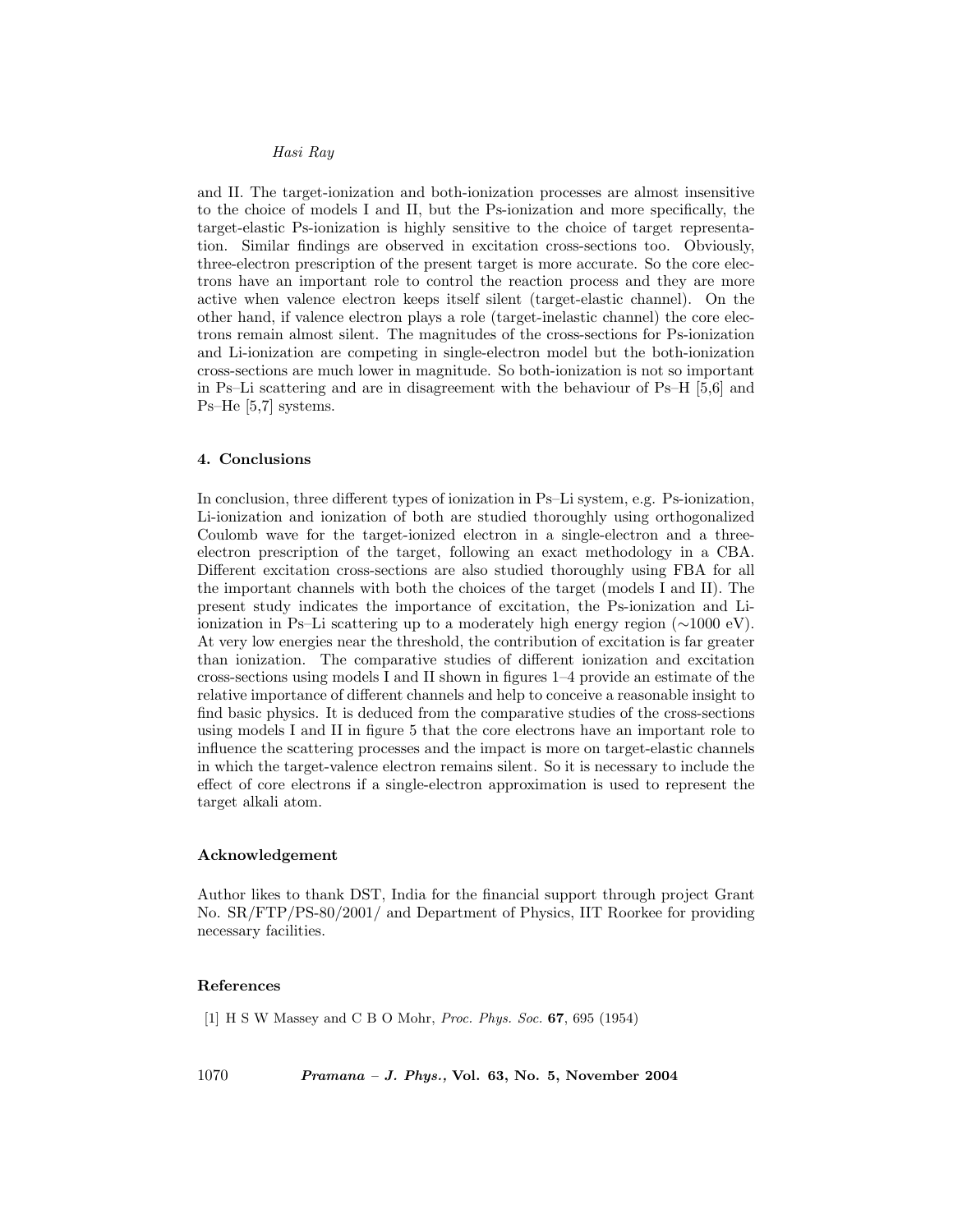#### Ps–Li scattering

R J Drachman, Atomic physics with positrons edited by J W Humberston and E A G Armour (Plenum, New York, 1987), pp. 203–214; Can. J. Phys. 60, 494 (1982)

- [2] M T McAlinden, F G R S MacDonald and H R J Walters, Can. J. Phys. 74, 434 (1996)
- [3] C P Campbell, M T McAlinden, F G R S MacDonald and H R J Walters, Phys. Rev. Lett. **80**, 5097 (1998)

J E Blackwood, C P Campbell, M T McAlinden and H R J Walters, Phys. Rev. A60, 4454 (1999)

- [4] H Ray, *Phys. Lett.* **A252**, 316 (1999) H Ray, XXII International Conference on the Physics of Electronic and Atomic Collisions (ICPEAC) in Book of Abstracts (2001)
- [5] H Ray, Nucl. Instrum. Methods Phys. Res. B192, 191 (2002)
- [6] H Ray, *Phys. Lett.* **A299**, 65 (2002)
- [7] H Ray, J. Phys. B35, 3365 (2002)
- [8] S Armitage, D E Leslie, A J Garner and G Laricchia, Phys. Rev. Lett. 89, 173402 (2002)
- [9] A S Ghosh, P K Sinha and H Ray, Nucl. Instrum. Methods Phys. Res. B143, 162 (1998)

H Ray and A S Ghosh, J. Phys. B31, 4427 (1998); 29, 5505 (1996); 30, 3745 (1997) H Ray, New findings in Ps-H scattering using exact close-coupling approximation theory, Phys. Rev. Lett. (2003–04) (submitted)

- [10] H Ray, J. Phys. B32, 5681 (1999); 33, 4285 (2000); 35, 2625 (2002)
- [11] M I Barker and B H Bransden, *J. Phys.* **B1**, 1109 (1968); **2**, 730 (1969) D W Martin and P A Fraser, J. Phys. B13, 3383 (1980)
- [12] J Maddox, Nature 314, 315 (1985) J R Manson and R H Ritche, Phys. Rev. Lett. 54, 785 (1985) C K Au and R J Drachman, Phys. Rev. Lett. 56, 324 (1986) M Skalsey, J J Engbrecht, R K Bithell, R S Vallery and G W Gidley, Phys. Rev. Lett. 80, 3727 (1998) [13] J Shertzer, J Ackermann and P Schmelcher, Phys Rev. A58, 1129 (1998)
- A L R Bug, M Muluneh, J Waldman and P A Stern, preprint (2003) G F Gribakin and J Ludlow, Phys Rev. Lett. 88, 163202 (2002) A M Frolov, Phys. Rev. A60, 2834 (1999)
	- V V Usov, Phys. Rev. Lett. 80, 230 (1998)
	- B Saha and P K Mukherjee, Phys. Lett. A302, 105 (2002)
- [14] A P Mills Jr, Phys. Rev. Lett. 46, 717 (1981); Nucl. Instrum. Methods Phys. Res. B192, 107 (2002) D M Schrader, F N Jacobsen, N P Frandsen and U Mikkelsen, Phys. Rev. Lett. 69,

57 (1992) N Zafar, G Laricchia, M Charlton and A Garner, Phys. Rev. Lett. 76, 1595 (1996) F Saito, Y Nagashima and T Hyodo, J. Phys. B36, 4191 (2003) M Charlton, Hyperfine Int. 109, 269 (1997)

- T Kumita et al, Nucl. Instrum. Methods Phys. Res. B192, 171 (2002)
- [15] J E Blackwood, M T McAlinden and H R J Walters, Phys. Rev. A65, 032517 (2002); 030502(R) (2002); *J. Phys.* **B35**, 2661 (2002) P K Biswas and S K Adhikari, *Chem. Phys. Lett.* **317**, 129 (2000)
- [16] G G Ryzhikh and J Mitroy, *Phys. Rev. Lett.* **79**, 4124 (1997) I A Ivanov, J Mitroy and K Varga, Phys. Rev. Lett. 87, 063201 (2001); Phys. Rev. A65, 022704 (2002); 032703 (2002) A Ivanov and J Mitroy, Phys. Rev. A65, 034709 (2002)